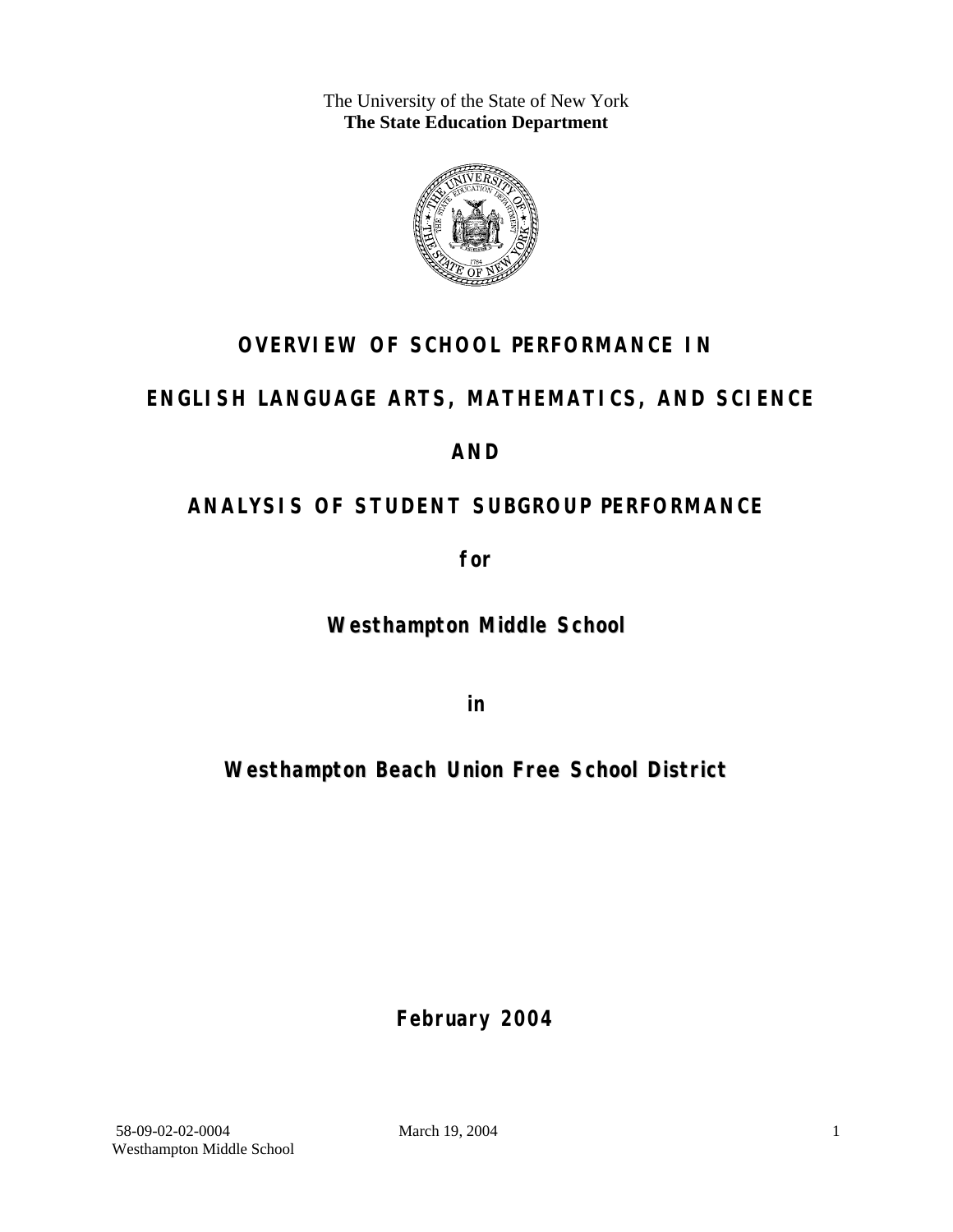### **THE UNIVERSITY OF THE STATE OF NEW YORK**

### **Regents of The University**

| Tonawanda             |
|-----------------------|
| <b>Hollis</b>         |
| Staten Island         |
| New Rochelle          |
| Peru                  |
| Huntington            |
| <b>North Syracuse</b> |
| New York              |
| <b>Belle Harbor</b>   |
| Buffalo               |
| Hartsdale             |
| Albany                |
| <b>Bronx</b>          |
| New York              |
| <b>Binghamton</b>     |
| Rochester             |

#### **President of The University and Commissioner of Education**

RICHARD P. MILLS

**Deputy Commissioner for Elementary, Middle, Secondary and Continuing Education**  JAMES A. KADAMUS

#### **Coordinator, School Operations and Management Services**

CHARLES SZUBERLA

#### **Coordinator, Information and Reporting Services**

MARTHA P. MUSSER

The State Education Department does not discriminate on the basis of age, color, religion, creed, disability, marital status, veteran status, national origin, race, gender, genetic predisposition or carrier status, or sexual orientation in its educational programs, services and activities. Portions of this publication can be made available in a variety of formats, including braille, large print or audio tape, upon request. Inquiries concerning this policy of nondiscrimination should be directed to the Department's Office for Diversity, Ethics, and Access, Room 530, Education Building, Albany, NY 12234. **Requests for additional copies of this publication may be made by contacting the Publications Sales Desk, Room 309, Education Building, Albany, NY 12234.** 

Please address all correspondence about this report that is not related to data corrections to:

*School Report Card Coordinator Information and Reporting Services Team New York State Education Department Room 863 EBA 89 Washington Avenue Albany, NY 12234*  E-mail: *RPTCARD@mail.nysed.gov*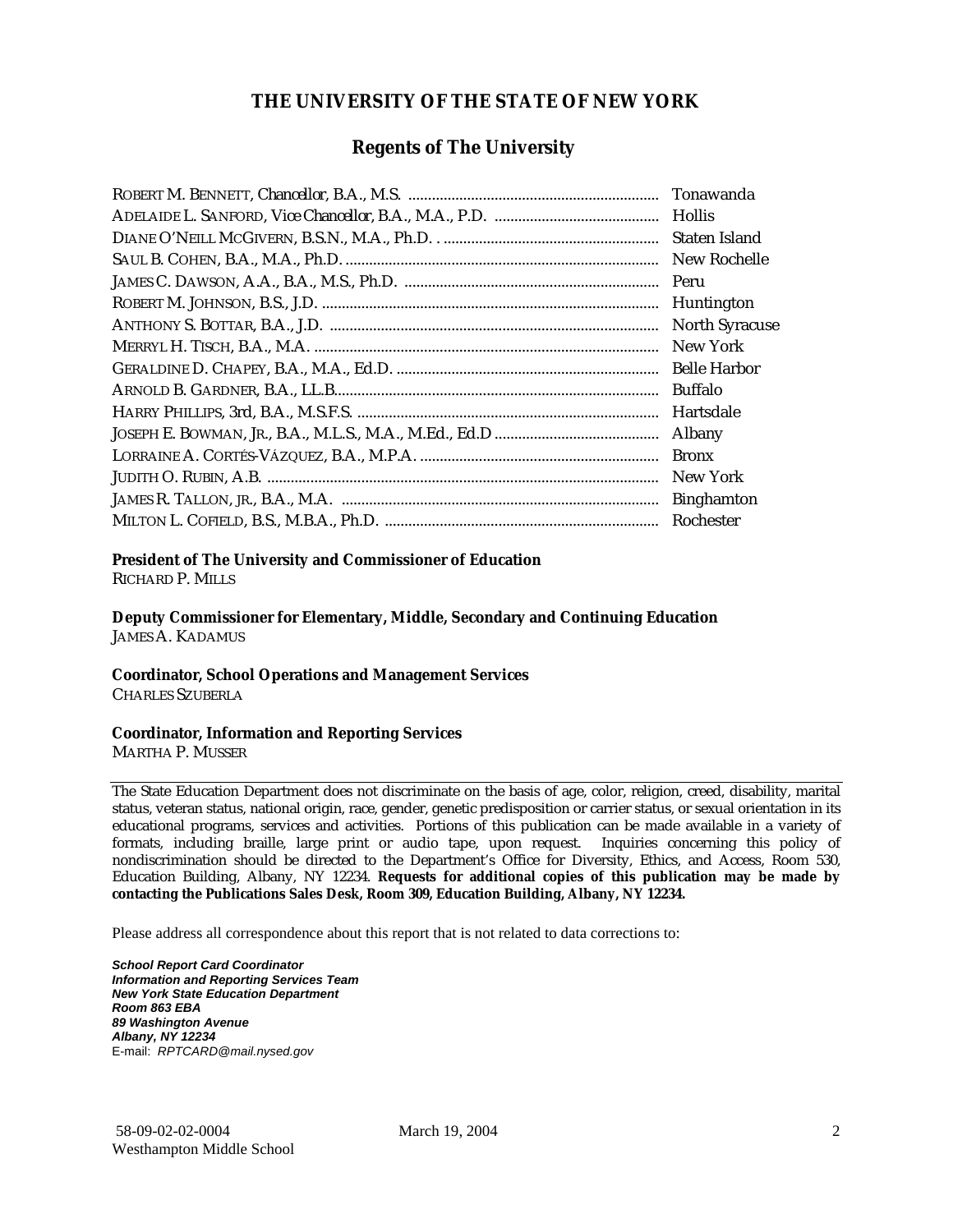The *New York State School Report Card* is an important part of the Board of Regents effort to raise learning standards for all students. It provides information to the public on student performance and other measures of school and district performance. Knowledge gained from the school report card on a school's strengths and weaknesses can be used to improve instruction and services to students.

The *New York State School Report Card* consists of three parts: the *Overview of School Performance in English Language Arts, Mathematics, and Science and Analysis of Student Subgroup Performance,* the *Comprehensive Information Report,* and the *School Accountability Report*. The *Overview and Analysis* presents performance data on measures required by the federal No Child Left Behind Act: English, mathematics, science, and graduation rate. Performance data on other State assessments can be found in the *Comprehensive Information Report*. The *School Accountability Report* provides information as to whether a school is making adequate progress toward enabling all students to achieve proficiency in English and mathematics.

State assessments are designed to help ensure that all students reach high learning standards. They show whether students are getting the foundation knowledge they need to succeed at the elementary, middle, and commencement levels and beyond. The State requires that students who are not making appropriate progress toward the standards receive academic intervention services.

In the *Overview*, performance on the elementary- and middle-level assessments in English language arts and mathematics and on the middle-level science test is reported in terms of mean scores and the percentage of students scoring at each of the four levels. These levels indicate performance on the standards from seriously deficient to advanced proficiency. Performance on the elementary-level science test is reported in terms of mean scores and the percentage of students making appropriate progress. Regents examination scores are reported in four score ranges. Scores of 65 to 100 are passing; scores of 55 to 64 earn credit toward a local diploma (with the approval of the local board of education). Though each elementary- and middle-level assessment is administered to students in a specific grade, secondary-level assessments are taken by students when they complete the coursework for the core curriculum. Therefore, the performance of students at the secondary level is measured for a student cohort rather than a group of students at a particular grade level. Students are grouped in cohorts according to the year in which they first entered grade 9.

The assessment data in the *Overview and Analysis* are for all tested students in the school, including general-education students and students with disabilities. In the *Overview*, each school's performance is compared with that of schools similar in grade level, district resources, and student needs as indicated by income and limited English proficiency (LEP) status. Each district's performance is compared with that of all public schools statewide. In the *Analysis*, performance is disaggregated by race/ethnicity, disability status, gender, LEP status, income level, and migrant status.

Explanations of terms referred to or symbols used in this part of the school report card may be found in the glossary on the last page. Further information on the school report card may be found in the guide, *Understanding Your School Report Card: February 2004*, available on the Information and Reporting Services Web site at www.emsc.nysed.gov/irts.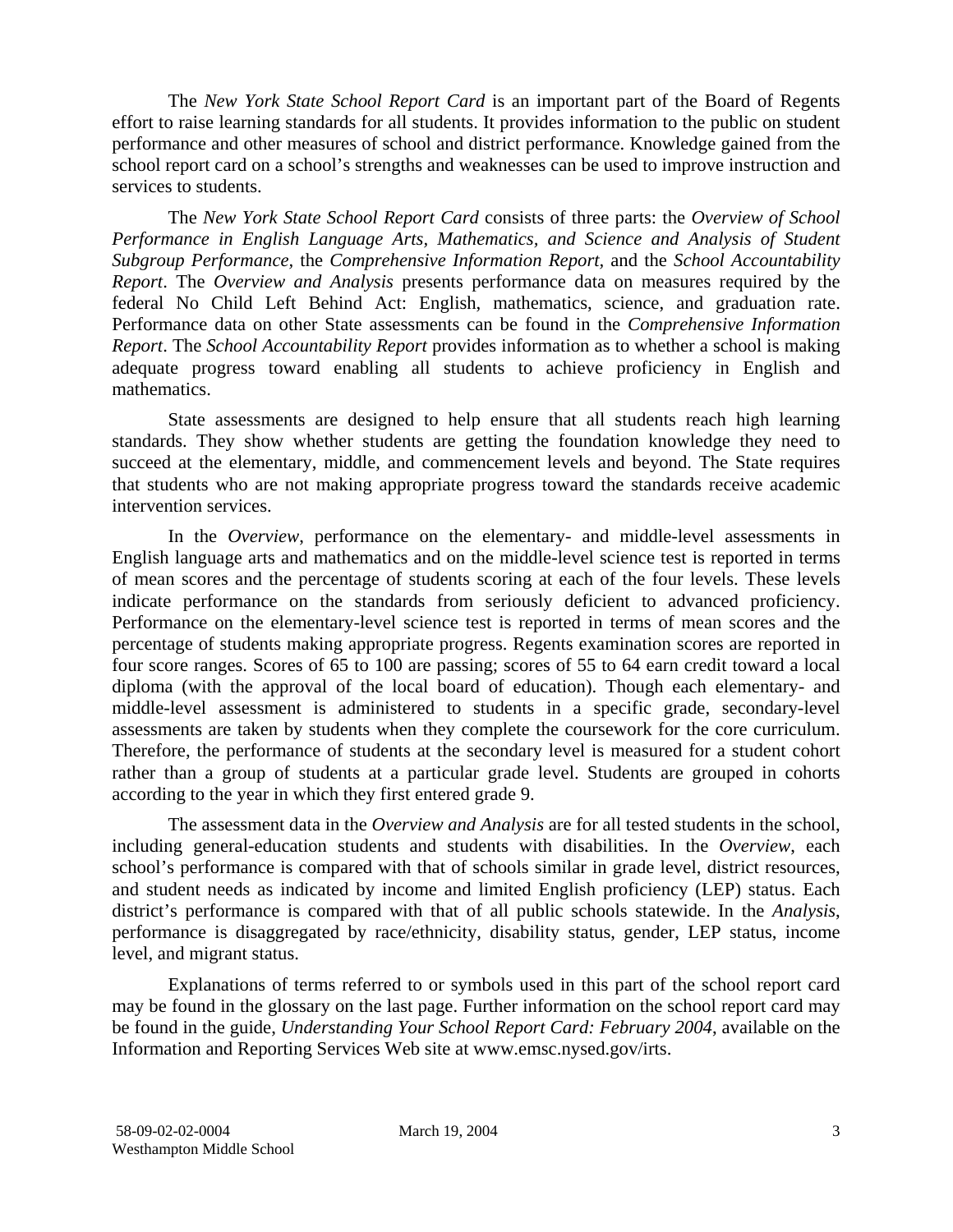# **Overview of School Performance in English Language Arts, Mathematics, and Science**

### **School Profile**

| Principal:<br>Michael R. Radday |             | (631)288-3800<br>Phone:   |
|---------------------------------|-------------|---------------------------|
| ∣ Organization                  | Grade Range | <b>Student Enrollment</b> |
| $2002 - 03$                     | $6 - 8$     | 423                       |

| 2001–02 School District-wide Total Expenditure per Pupil | \$15,125 |
|----------------------------------------------------------|----------|
|----------------------------------------------------------|----------|

### **2002–03 Percentage of Core Classes Taught by Highly Qualified Teachers\***

| <b>Percent Taught</b><br>by Highly<br>Qualified<br><b>Teachers</b> |
|--------------------------------------------------------------------|
| 99%                                                                |
|                                                                    |

\*For the 2002-03 school year, SED is reporting that teachers of core classes are highly qualified if they are certified to teach those classes. However, No Child Left Behind (NCLB) imposes requirements beyond certification for some teachers to be considered highly qualified. In future years, when New York State uses the NCLB criteria for reporting, certified teachers must fulfill all NCLB requirements to be counted as highly qualified.

#### **2002–03 Percentage of Teachers with No Valid Teaching Certificate\***

| Number of<br><b>Teachers</b> | <b>Percent with No</b><br><b>Valid Teaching</b><br><b>Certificate</b> |
|------------------------------|-----------------------------------------------------------------------|
| 41                           | ሰ%                                                                    |

\*This count includes teachers with temporary licenses who do not have a valid permanent, provisional, or transitional teaching certificate.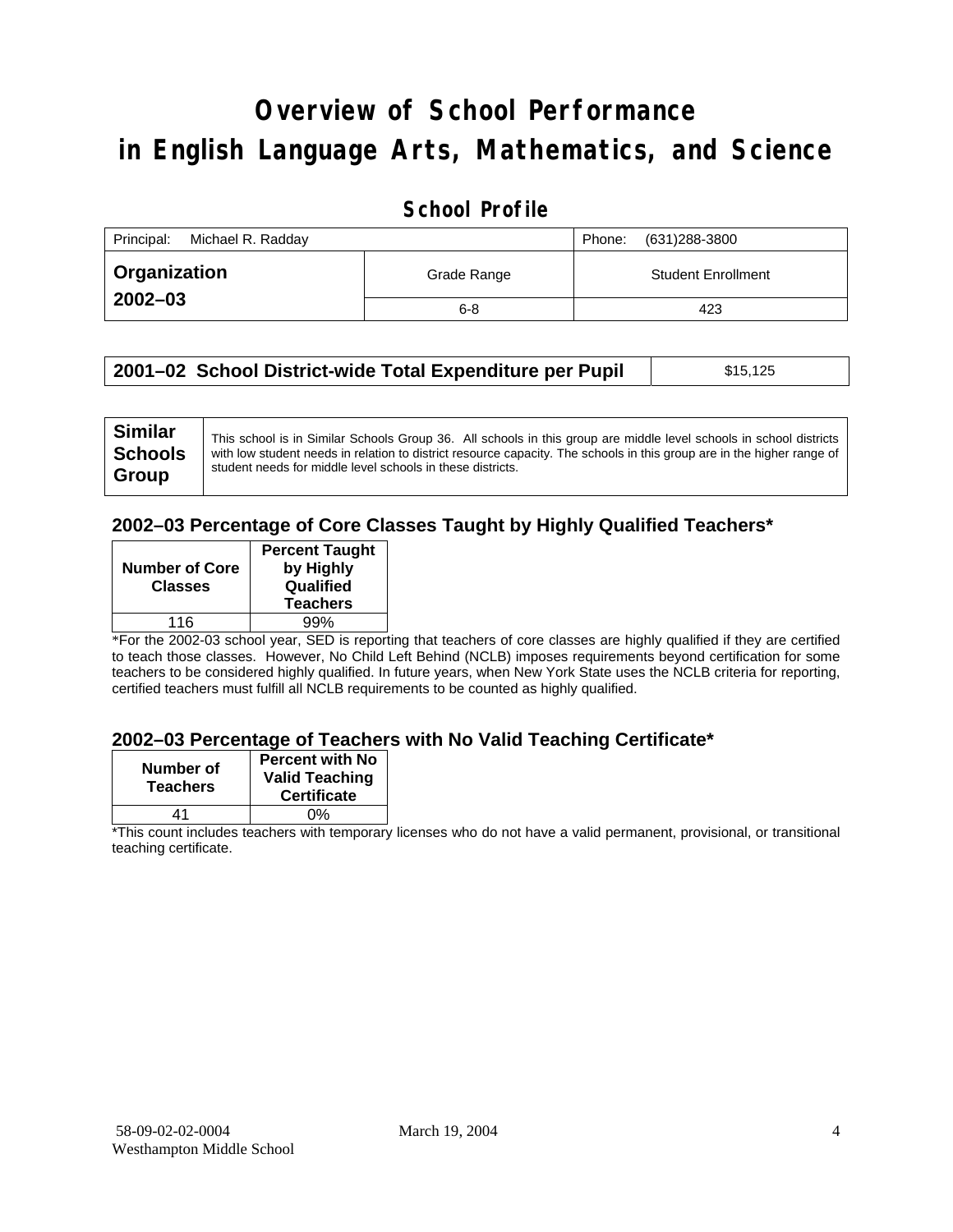### English Language Arts



| <b>Performance at</b><br><b>This School</b> | Level 1<br>527-661 | Level 2<br>662-700 | Level 3<br>701-738 | Level 4<br>739-830 | Total | <b>Mean Score</b> |
|---------------------------------------------|--------------------|--------------------|--------------------|--------------------|-------|-------------------|
| May 2001                                    | 0                  | 30                 | 64                 | 39                 | 133   | 724               |
|                                             | Level 1<br>527-659 | Level 2<br>660-698 | Level 3<br>699-737 | Level 3<br>738-830 | Total |                   |
| <b>March 2002</b>                           |                    | 54                 | 78                 | 21                 | 154   | 711               |
|                                             | Level 1<br>527-657 | Level 2<br>658-696 | Level 3<br>697-736 | Level 4<br>737-830 | Total |                   |
| January 2003                                | 2                  | 65                 | 78                 | 10                 | 155   | 701               |

| Middle-Level English Language Arts Levels — Listening, Reading, and Writing Standards |                                                                                                               |  |
|---------------------------------------------------------------------------------------|---------------------------------------------------------------------------------------------------------------|--|
| Level 4                                                                               | These students <b>exceed the standards</b> and are moving toward high performance on the Regents examination. |  |
| Level 3                                                                               | These students meet the standards and, with continued steady growth, should pass the Regents examination.     |  |
| Level 2                                                                               | These students need extra help to meet the standards and pass the Regents examination.                        |  |
| Level 1                                                                               | These students have serious academic deficiencies.                                                            |  |

**Performance of Limited English Proficient Students Taking the New York State English as a Second Language Achievement Test (NYSESLAT) as the Measure of English Language Arts Achievement**

| Grade 8 | Number<br>Tested | Level 1 | Level 2  | Level 3  | Level 4  |
|---------|------------------|---------|----------|----------|----------|
| 2003    |                  |         | $^{\pi}$ | $^{\pi}$ | $^{\pi}$ |

**Performance of Students with Severe Disabilities on the New York State Alternate Assessment (NYSAA) in English** 

| Grade 8     | <b>Number</b><br>Tested | AA-Level 1 | AA-Level 2 | AA-Level 3 | AA-Level 4 |
|-------------|-------------------------|------------|------------|------------|------------|
| $2002 - 03$ |                         |            |            |            |            |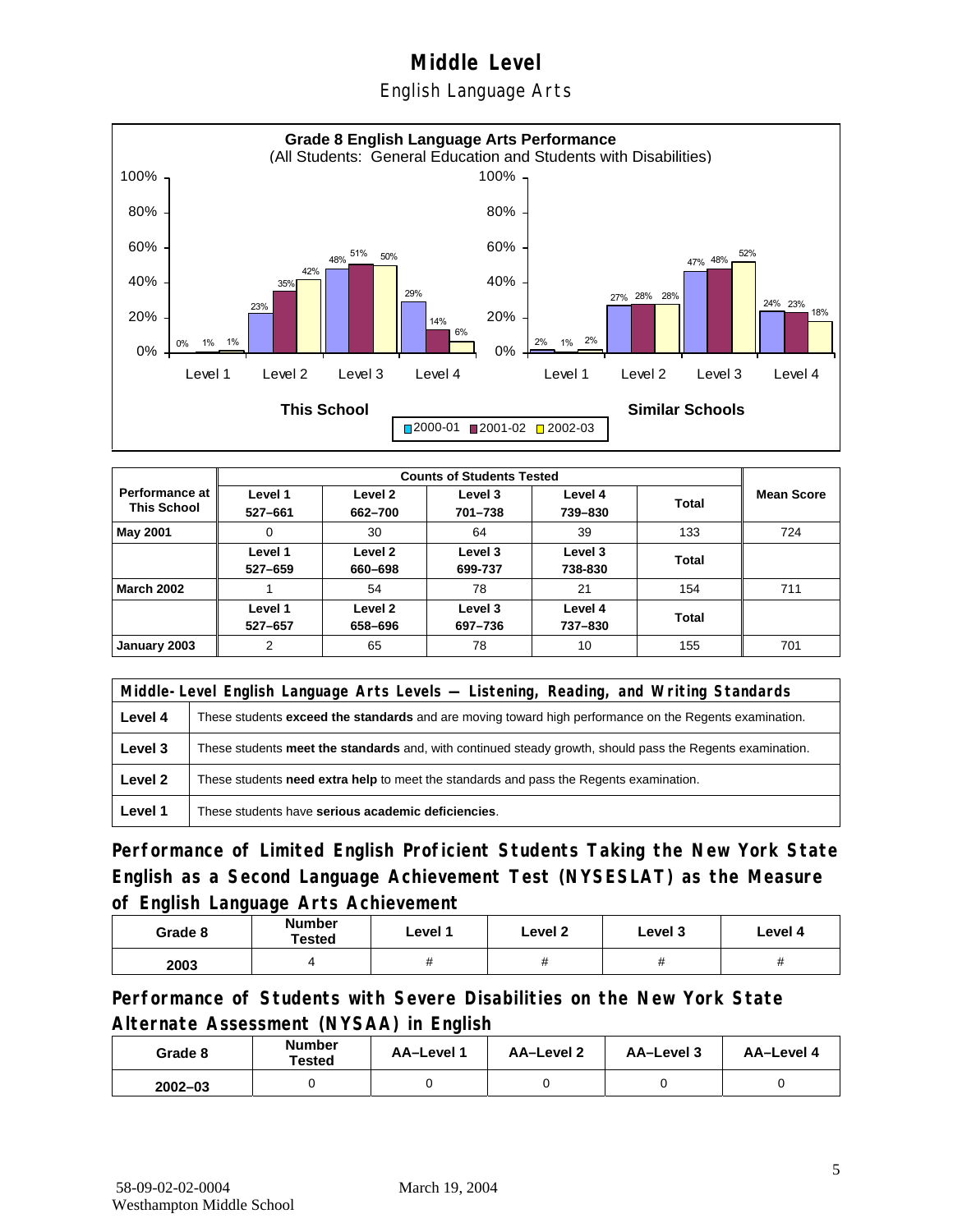#### Mathematics



| <b>Counts of Students Tested</b>     |                    |                    |                    |                    |              |                   |
|--------------------------------------|--------------------|--------------------|--------------------|--------------------|--------------|-------------------|
| Performance at<br><b>This School</b> | Level 1<br>517-680 | Level 2<br>681-715 | Level 3<br>716-759 | Level 4<br>760-882 | <b>Total</b> | <b>Mean Score</b> |
| <b>May 2001</b>                      |                    | 38                 |                    | 15                 | 135          | 728               |
| May 2002                             |                    | 38                 | 100                | 12                 | 152          | 729               |
| May 2003                             |                    | 28                 | 97                 | 34                 | 162          | 740               |

| Middle-Level Mathematics Levels — Knowledge, Reasoning, and Problem-Solving Standards                    |                                                                                                               |  |
|----------------------------------------------------------------------------------------------------------|---------------------------------------------------------------------------------------------------------------|--|
| Level 4                                                                                                  | These students <b>exceed the standards</b> and are moving toward high performance on the Regents examination. |  |
| Level 3                                                                                                  | These students meet the standards and, with continued steady growth, should pass the Regents examination.     |  |
| Level 2<br>These students <b>need extra help</b> to meet the standards and pass the Regents examination. |                                                                                                               |  |
| Level 1                                                                                                  | These students have serious academic deficiencies.                                                            |  |

### **Performance of Students with Severe Disabilities on the New York State Alternate Assessment (NYSAA) in Mathematics**

| <b>Middle Level</b> | <b>Number</b><br>Tested | <b>AA-Level</b> | AA-Level 2 | AA-Level 3 | AA-Level 4 |  |
|---------------------|-------------------------|-----------------|------------|------------|------------|--|
| $2002 - 03$         |                         |                 |            |            |            |  |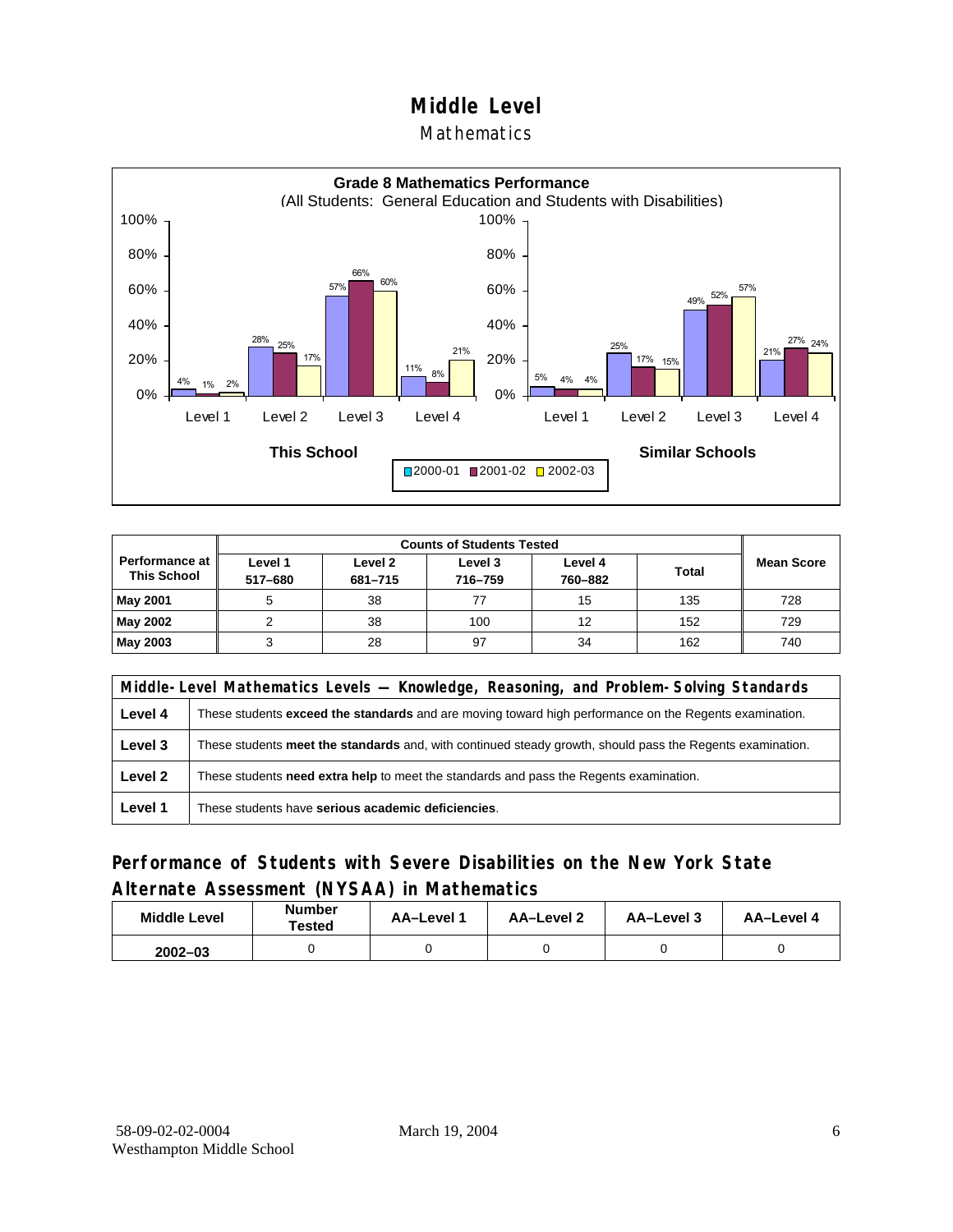#### **Science**



| <b>Performance at This School</b> |                             |         | <b>Mean Score</b> |         |         |       |    |
|-----------------------------------|-----------------------------|---------|-------------------|---------|---------|-------|----|
|                                   |                             | Level 1 | Level 2           | Level 3 | Level 4 | Total |    |
| <b>June 2002</b>                  | l Middle-Level Science      |         |                   | 49      | 85      | 136   | 85 |
|                                   | <b>Regents Science</b>      |         |                   |         |         |       |    |
| January/                          | Middle-Level Science        |         |                   | 69      | 58      | 130   | 83 |
|                                   | June 2003   Regents Science |         |                   |         |         |       |    |

|         | Middle-Level Science Levels — Knowledge, Reasoning, and Problem-Solving Standards*                                                                                                                  |  |  |  |  |  |  |  |
|---------|-----------------------------------------------------------------------------------------------------------------------------------------------------------------------------------------------------|--|--|--|--|--|--|--|
| Level 4 | These students <b>exceed the standards</b> on the middle-level science test and are moving toward high performance<br>on the Regents examinations or score 85–100 on a Regents science examination. |  |  |  |  |  |  |  |
| Level 3 | These students meet the standards on the middle-level science test and, with continued steady growth, should<br>pass the Regents examinations or score 65–84 on a Regents science examination.      |  |  |  |  |  |  |  |
| Level 2 | These students need extra help to meet the standards for middle-level science and to pass the Regents<br>examinations or score 55–64 on a Regents science examination.                              |  |  |  |  |  |  |  |
| Level 1 | These students have serious academic deficiencies as evidenced in the middle-level science test or score 0–54<br>on a Regents science examination.                                                  |  |  |  |  |  |  |  |

\*Students may demonstrate proficiency in middle-level science by scoring at Level 3 or above on the middle-level science test or by scoring 65 or above on a Regents examination in science.

### **Performance of Students with Severe Disabilities on the New York State Alternate Assessment (NYSAA) in Science**

| Middle-Level | <b>Number</b><br>Tested | AA-Level 1 | AA-Level 2 | AA-Level 3 | AA-Level 4 |  |
|--------------|-------------------------|------------|------------|------------|------------|--|
| $2002 - 03$  |                         |            |            |            |            |  |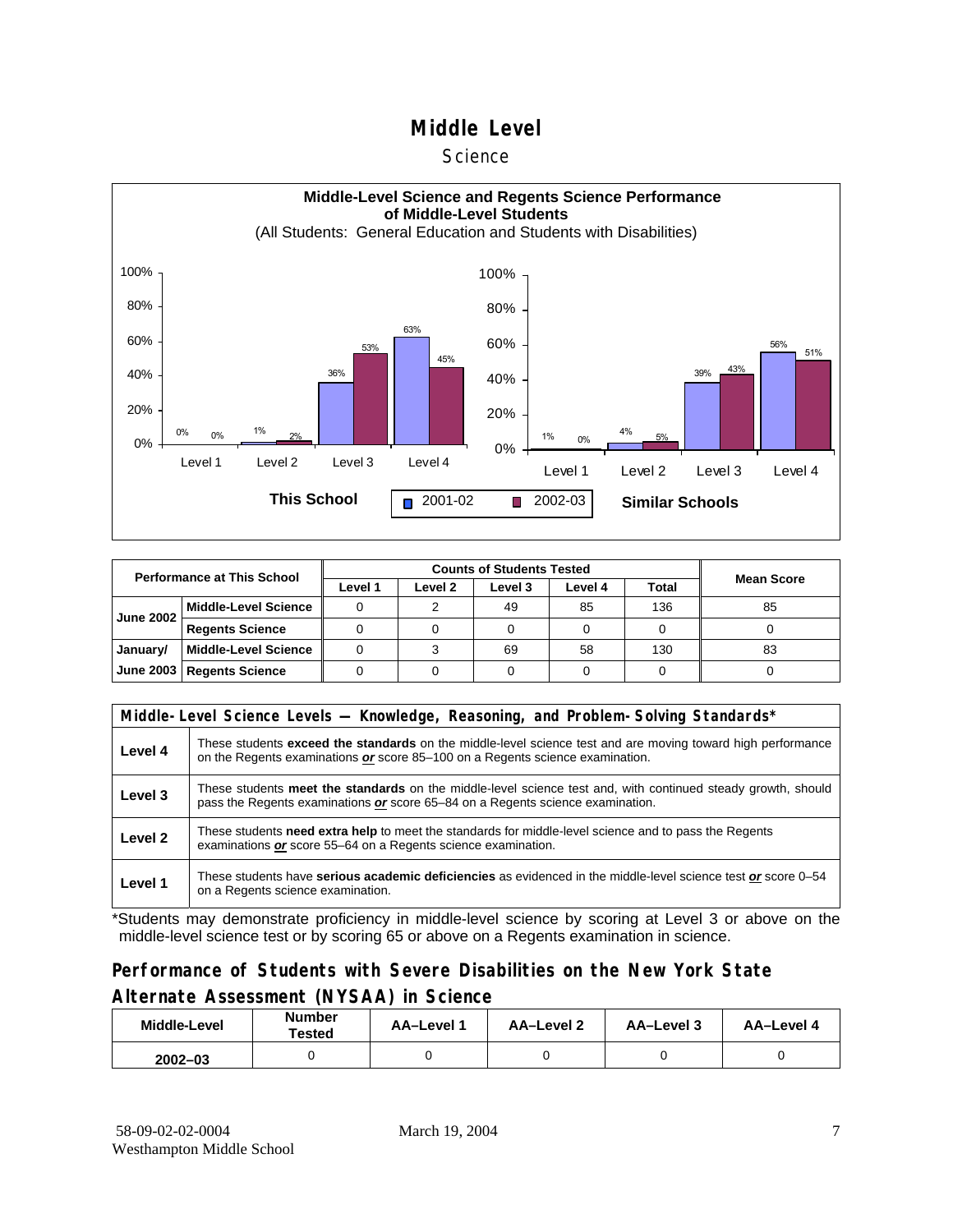# **Analysis of Student Subgroup Performance**

Historically, on State assessments the average performance of Black, Hispanic, and Native American students has been lower than that of White and Asian students. Similarly, students from lowincome families have not performed as well as those from higher income families. A high priority of the Board of Regents is to eliminate these gaps in student performance. In addition, Title I of the federal Elementary and Secondary Education Act includes explicit requirements "to ensure that students served by Title I are given the same opportunity to achieve to high standards and are held to the same high expectations as all students in each State."

This section of the school report card provides performance data for two years by racial/ethnic group, disability status, gender, English proficiency status, income level, and migrant status. The purpose of the student subgroup analyses is to determine if students who perform below the standards in any school tend to fall into particular groups, such as minority students, limited English proficient students, or economically disadvantaged students. If these analyses provide evidence that students in one of the groups achieve at a lower level than other students, the school and community should examine the reasons for this lower performance and make necessary changes in curriculum, instruction, and student support services to remedy these performance gaps. If your school did not report data for the 2002-03 school year for a subject and grade, a table showing data for subgroups in that subject and grade will not be included in the *Analysis*.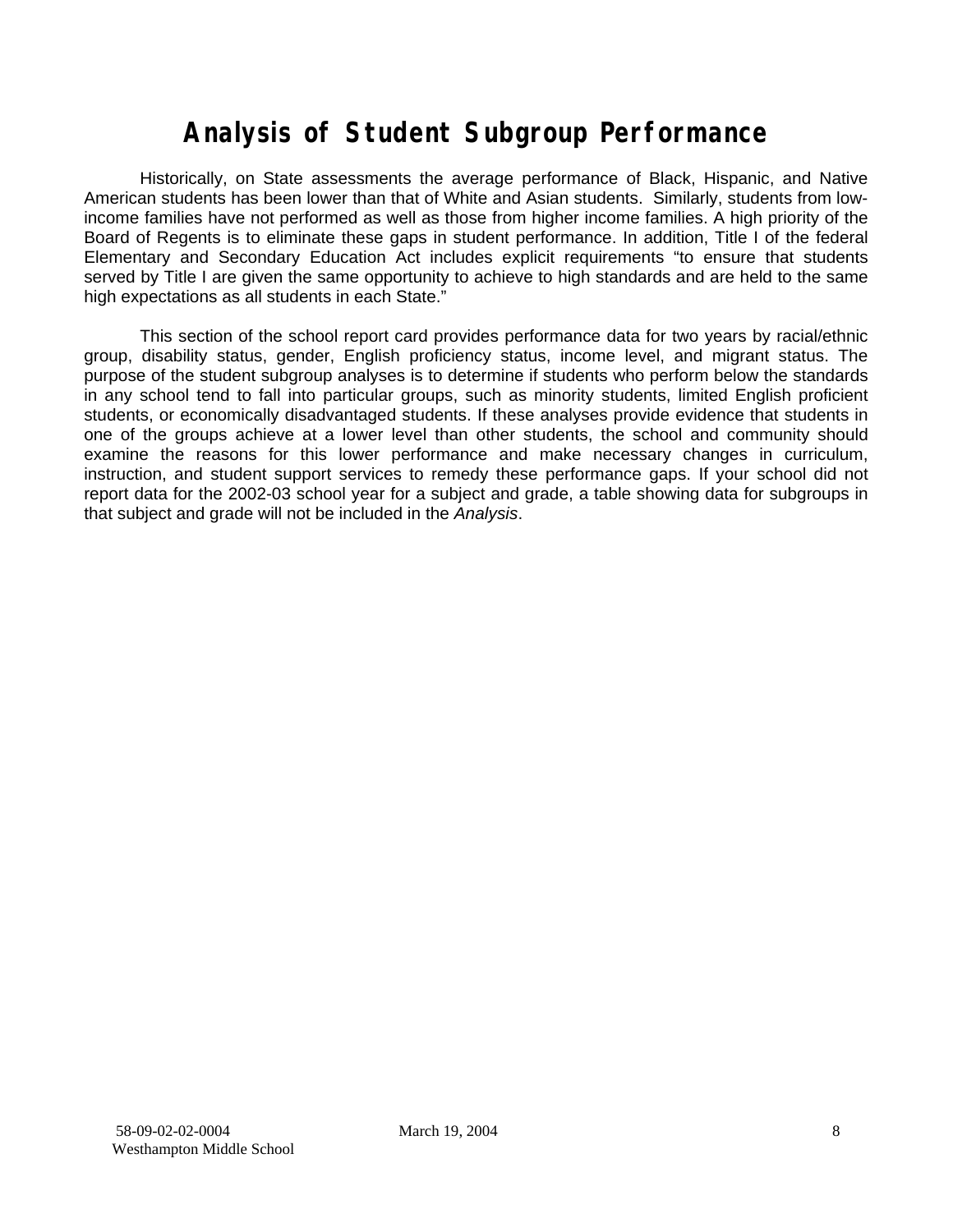### English Language Arts

|                                              |                |         | ັ<br>$2001 - 02$                                                  |     | $2002 - 03$    |                                                                   |             |           |  |
|----------------------------------------------|----------------|---------|-------------------------------------------------------------------|-----|----------------|-------------------------------------------------------------------|-------------|-----------|--|
| <b>Student Subgroup</b>                      | <b>Tested</b>  |         | <b>Percentages of Tested</b><br><b>Students Scoring at Levels</b> |     | <b>Tested</b>  | <b>Percentages of Tested</b><br><b>Students Scoring at Levels</b> |             |           |  |
|                                              |                | $2 - 4$ | $3 - 4$                                                           | 4   |                | $2 - 4$                                                           | $3 - 4$     | 4         |  |
| <b>Results by Race/Ethnicity</b>             |                |         |                                                                   |     |                |                                                                   |             |           |  |
| American Indian/Alaskan Native               | $\mathbf 0$    | 0%      | 0%                                                                | 0%  | 0              | 0%                                                                | 0%          | 0%        |  |
| <b>Black</b>                                 | 11             | 91%     | 27%                                                               | 0%  | 8              | 75%                                                               | 25%         | 0%        |  |
| Hispanic                                     | $\overline{7}$ | s       | s                                                                 | s   | 9              | 100%                                                              | 44%         | 0%        |  |
| Asian or Pacific Islander                    | $\overline{2}$ | s       | $\mathbf s$                                                       | s   | $\mathbf 0$    | 0%                                                                | 0%          | 0%        |  |
| White                                        | 134            | 100%    | 67%                                                               | 15% | 138            | 100%                                                              | 59%         | 7%        |  |
| Total                                        | 154            | 99%     | 64%                                                               | 14% | 155            | 99%                                                               | 57%         | 6%        |  |
| Small Group Totals (s)                       | 9              | 100%    | 67%                                                               | 11% | $\mathbf 0$    | 0%                                                                | 0%          | 0%        |  |
| <b>Results by Disability Status</b>          |                |         |                                                                   |     |                |                                                                   |             |           |  |
| General-education students                   | 130            | 99%     | 72%                                                               | 15% | 135            | 100%                                                              | 64%         | 7%        |  |
| Students with disabilities                   | 24             | 100%    | 21%                                                               | 4%  | 20             | 90%                                                               | 10%         | $0\%$     |  |
| Total                                        | 154            | 99%     | 64%                                                               | 14% | 155            | 99%                                                               | 57%         | 6%        |  |
| <b>Results by Gender</b>                     |                |         |                                                                   |     |                |                                                                   |             |           |  |
| Female                                       | 77             | 100%    | 71%                                                               | 18% | 81             | 100%                                                              | 63%         | 6%        |  |
| Male                                         | 77             | 99%     | 57%                                                               | 9%  | 74             | 97%                                                               | 50%         | 7%        |  |
| Total                                        | 154            | 99%     | 64%                                                               | 14% | 155            | 99%                                                               | 57%         | 6%        |  |
| <b>Results by English Proficiency Status</b> |                |         |                                                                   |     |                |                                                                   |             |           |  |
| English proficient                           | 154            | 99%     | 64%                                                               | 14% | 155            | 99%                                                               | 57%         | 6%        |  |
| Limited English proficient                   | 0              | 0%      | 0%                                                                | 0%  | 0              | 0%                                                                | 0%          | 0%        |  |
| Total                                        | 154            | 99%     | 64%                                                               | 14% | 155            | 99%                                                               | 57%         | 6%        |  |
| <b>Results by Income Level</b>               |                |         |                                                                   |     |                |                                                                   |             |           |  |
| Economically disadvantaged                   | 13             | 92%     | 31%                                                               | 0%  | $\overline{2}$ | s                                                                 | s           | ${\tt s}$ |  |
| Not disadvantaged                            | 141            | 100%    | 67%                                                               | 15% | 153            | $\mathbf s$                                                       | $\mathbf s$ | ${\tt s}$ |  |
| Total                                        | 154            | 99%     | 64%                                                               | 14% | 155            | 99%                                                               | 57%         | 6%        |  |
| <b>Results by Migrant Status</b>             |                |         |                                                                   |     |                |                                                                   |             |           |  |
| Migrant family                               | $\mathbf 0$    | 0%      | 0%                                                                | 0%  | 0              | 0%                                                                | 0%          | 0%        |  |
| Not migrant family                           | 154            | 99%     | 64%                                                               | 14% | 155            | 99%                                                               | 57%         | 6%        |  |
| Total                                        | 154            | 99%     | 64%                                                               | 14% | 155            | 99%                                                               | 57%         | 6%        |  |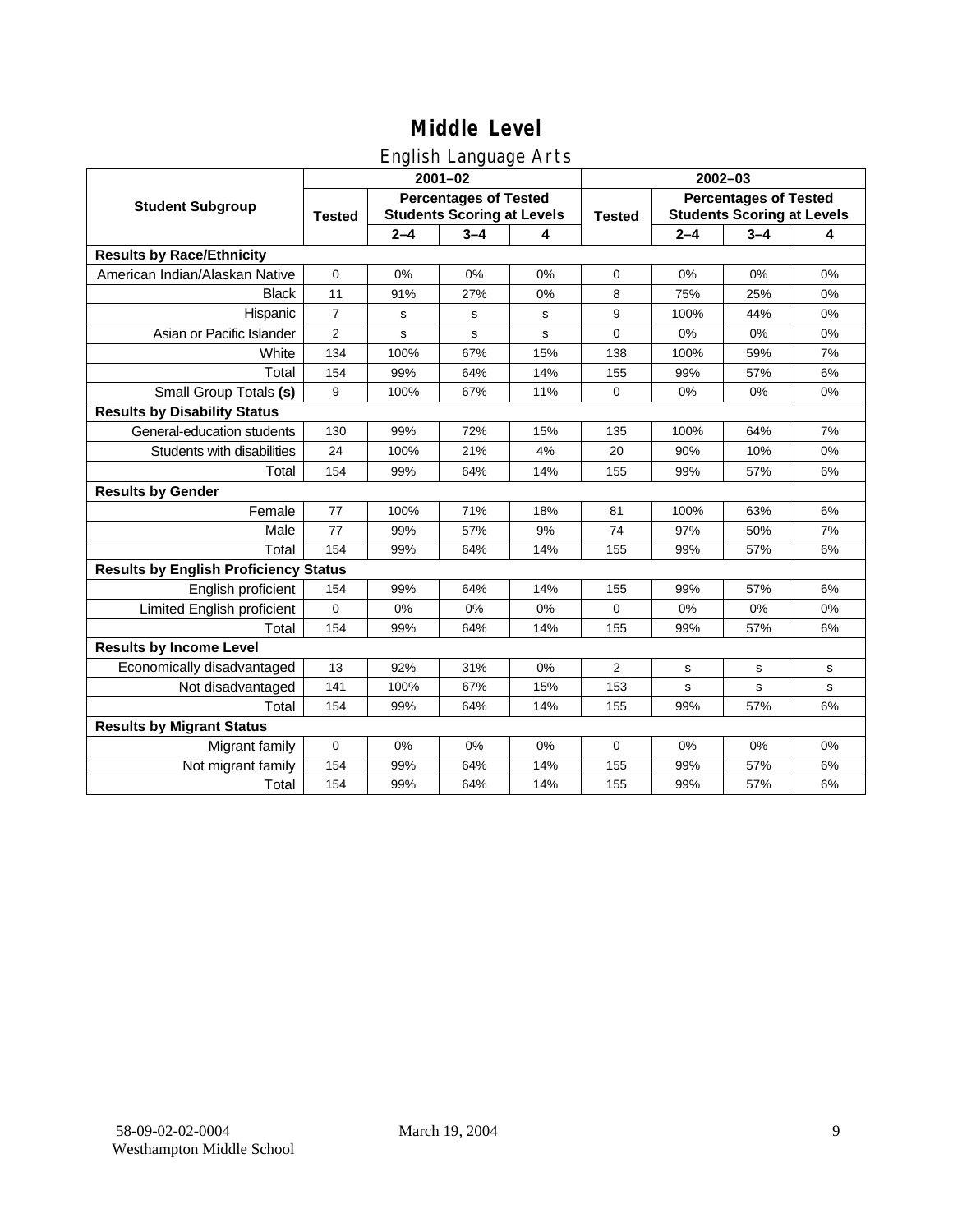### Mathematics

|                                              |                |             | $2001 - 02$                                                       |     | 2002-03       |                                                                   |         |     |  |
|----------------------------------------------|----------------|-------------|-------------------------------------------------------------------|-----|---------------|-------------------------------------------------------------------|---------|-----|--|
| <b>Student Subgroup</b>                      | <b>Tested</b>  |             | <b>Percentages of Tested</b><br><b>Students Scoring at Levels</b> |     | <b>Tested</b> | <b>Percentages of Tested</b><br><b>Students Scoring at Levels</b> |         |     |  |
|                                              |                | $2 - 4$     | $3 - 4$                                                           | 4   |               | $2 - 4$                                                           | $3 - 4$ | 4   |  |
| <b>Results by Race/Ethnicity</b>             |                |             |                                                                   |     |               |                                                                   |         |     |  |
| American Indian/Alaskan Native               | $\mathbf 0$    | 0%          | 0%                                                                | 0%  | $\mathbf 0$   | 0%                                                                | 0%      | 0%  |  |
| <b>Black</b>                                 | 11             | 91%         | 55%                                                               | 0%  | 8             | s                                                                 | s       | s   |  |
| Hispanic                                     | 6              | s           | s                                                                 | s   | 10            | 100%                                                              | 70%     | 20% |  |
| Asian or Pacific Islander                    | $\overline{2}$ | s           | $\mathbf s$                                                       | s   | 1             | s                                                                 | s       | s   |  |
| White                                        | 133            | 100%        | 76%                                                               | 8%  | 143           | 99%                                                               | 83%     | 22% |  |
| Total                                        | 152            | 99%         | 74%                                                               | 8%  | 162           | 98%                                                               | 81%     | 21% |  |
| Small Group Totals (s)                       | 8              | 88%         | 63%                                                               | 13% | 9             | 89%                                                               | 56%     | 0%  |  |
| <b>Results by Disability Status</b>          |                |             |                                                                   |     |               |                                                                   |         |     |  |
| General-education students                   | 127            | 98%         | 78%                                                               | 8%  | 138           | 99%                                                               | 86%     | 24% |  |
| Students with disabilities                   | 25             | 100%        | 52%                                                               | 8%  | 24            | 92%                                                               | 50%     | 4%  |  |
| Total                                        | 152            | 99%         | 74%                                                               | 8%  | 162           | 98%                                                               | 81%     | 21% |  |
| <b>Results by Gender</b>                     |                |             |                                                                   |     |               |                                                                   |         |     |  |
| Female                                       | 76             | 99%         | 75%                                                               | 4%  | 82            | 99%                                                               | 84%     | 18% |  |
| Male                                         | 76             | 99%         | 72%                                                               | 12% | 80            | 98%                                                               | 78%     | 24% |  |
| Total                                        | 152            | 99%         | 74%                                                               | 8%  | 162           | 98%                                                               | 81%     | 21% |  |
| <b>Results by English Proficiency Status</b> |                |             |                                                                   |     |               |                                                                   |         |     |  |
| English proficient                           | 151            | $\mathbf s$ | $\mathbf s$                                                       | s   | 157           | 98%                                                               | 80%     | 21% |  |
| Limited English proficient                   | $\mathbf{1}$   | s           | $\mathbf s$                                                       | S   | 5             | 100%                                                              | 100%    | 20% |  |
| Total                                        | 152            | 99%         | 74%                                                               | 8%  | 162           | 98%                                                               | 81%     | 21% |  |
| <b>Results by Income Level</b>               |                |             |                                                                   |     |               |                                                                   |         |     |  |
| Economically disadvantaged                   | 10             | 90%         | 60%                                                               | 0%  | 4             | s                                                                 | s       | s   |  |
| Not disadvantaged                            | 142            | 99%         | 75%                                                               | 8%  | 158           | s                                                                 | s       | s   |  |
| Total                                        | 152            | 99%         | 74%                                                               | 8%  | 162           | 98%                                                               | 81%     | 21% |  |
| <b>Results by Migrant Status</b>             |                |             |                                                                   |     |               |                                                                   |         |     |  |
| Migrant family                               | 0              | 0%          | 0%                                                                | 0%  | $\mathbf 0$   | 0%                                                                | 0%      | 0%  |  |
| Not migrant family                           | 152            | 99%         | 74%                                                               | 8%  | 162           | 98%                                                               | 81%     | 21% |  |
| Total                                        | 152            | 99%         | 74%                                                               | 8%  | 162           | 98%                                                               | 81%     | 21% |  |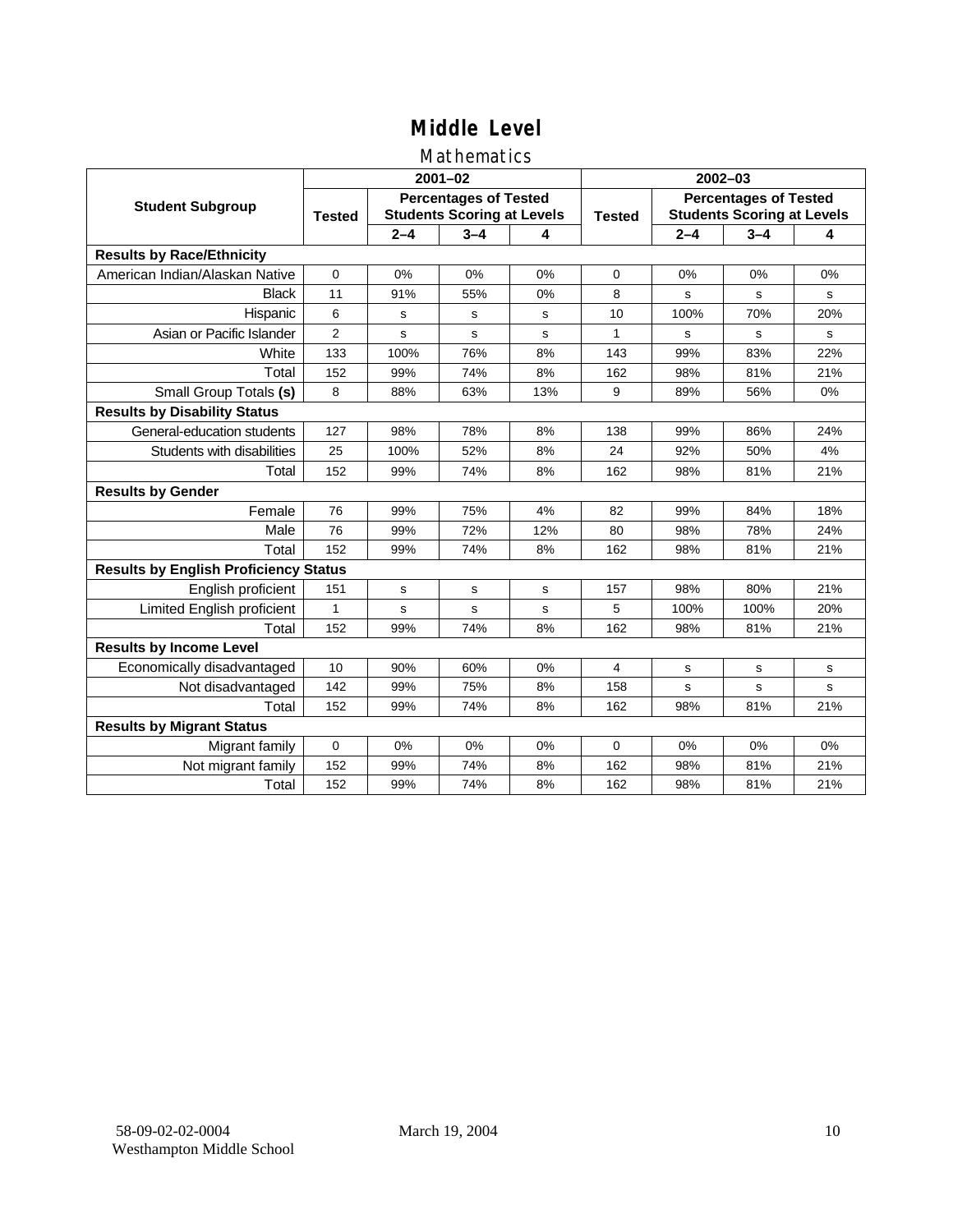#### Science

|                                              |                 |         | $2001 - 02$                                                       |     | $2002 - 03$    |                                                                   |         |             |
|----------------------------------------------|-----------------|---------|-------------------------------------------------------------------|-----|----------------|-------------------------------------------------------------------|---------|-------------|
| <b>Student Subgroup</b>                      | <b>Tested</b>   |         | <b>Percentages of Tested</b><br><b>Students Scoring at Levels</b> |     | <b>Tested</b>  | <b>Percentages of Tested</b><br><b>Students Scoring at Levels</b> |         |             |
|                                              |                 | $2 - 4$ | $3 - 4$                                                           | 4   |                | $2 - 4$                                                           | $3 - 4$ | 4           |
| <b>Results by Race/Ethnicity</b>             |                 |         |                                                                   |     |                |                                                                   |         |             |
| American Indian/Alaskan Native               | $\mathbf 0$     | 0%      | 0%                                                                | 0%  | $\Omega$       | 0%                                                                | 0%      | 0%          |
| <b>Black</b>                                 | 11              | 100%    | 100%                                                              | 18% | $\overline{7}$ | 100%                                                              | 86%     | 14%         |
| Hispanic                                     | 5               | s       | s                                                                 | s   | 9              | 100%                                                              | 89%     | 44%         |
| Asian or Pacific Islander                    | 1               | s       | s                                                                 | s   | 0              | 0%                                                                | 0%      | 0%          |
| White                                        | 119             | 100%    | 98%                                                               | 66% | 114            | 100%                                                              | 99%     | 46%         |
| Total                                        | 136             | 100%    | 99%                                                               | 63% | 130            | 100%                                                              | 98%     | 45%         |
| Small Group Totals (s)                       | 6               | 100%    | 100%                                                              | 67% | 0              | 0%                                                                | 0%      | 0%          |
| <b>Results by Disability Status</b>          |                 |         |                                                                   |     |                |                                                                   |         |             |
| General-education students                   | 113             | 100%    | 100%                                                              | 73% | 109            | 100%                                                              | 98%     | 50%         |
| Students with disabilities                   | $\overline{23}$ | 100%    | 91%                                                               | 13% | 21             | 100%                                                              | 95%     | 14%         |
| Total                                        | 136             | 100%    | 99%                                                               | 63% | 130            | 100%                                                              | 98%     | 45%         |
| <b>Results by Gender</b>                     |                 |         |                                                                   |     |                |                                                                   |         |             |
| Female                                       | 67              | 100%    | 100%                                                              | 63% | 64             | 100%                                                              | 98%     | 38%         |
| Male                                         | 69              | 100%    | 97%                                                               | 62% | 66             | 100%                                                              | 97%     | 52%         |
| Total                                        | 136             | 100%    | 99%                                                               | 63% | 130            | 100%                                                              | 98%     | 45%         |
| <b>Results by English Proficiency Status</b> |                 |         |                                                                   |     |                |                                                                   |         |             |
| English proficient                           | 135             | s       | s                                                                 | s   | 126            | s                                                                 | s       | s           |
| Limited English proficient                   | $\mathbf{1}$    | s       | s                                                                 | s   | 4              | s                                                                 | s       | s           |
| Total                                        | 136             | 100%    | 99%                                                               | 63% | 130            | 100%                                                              | 98%     | 45%         |
| <b>Results by Income Level</b>               |                 |         |                                                                   |     |                |                                                                   |         |             |
| Economically disadvantaged                   | 8               | 100%    | 100%                                                              | 50% | 3              | s                                                                 | s       | s           |
| Not disadvantaged                            | 128             | 100%    | 98%                                                               | 63% | 127            | s                                                                 | s       | $\mathbf s$ |
| Total                                        | 136             | 100%    | 99%                                                               | 63% | 130            | 100%                                                              | 98%     | 45%         |
| <b>Results by Migrant Status</b>             |                 |         |                                                                   |     |                |                                                                   |         |             |
| Migrant family                               | $\mathbf 0$     | 0%      | 0%                                                                | 0%  | 0              | 0%                                                                | 0%      | 0%          |
| Not migrant family                           | 136             | 100%    | 99%                                                               | 63% | 130            | 100%                                                              | 98%     | 45%         |
| Total                                        | 136             | 100%    | 99%                                                               | 63% | 130            | 100%                                                              | 98%     | 45%         |